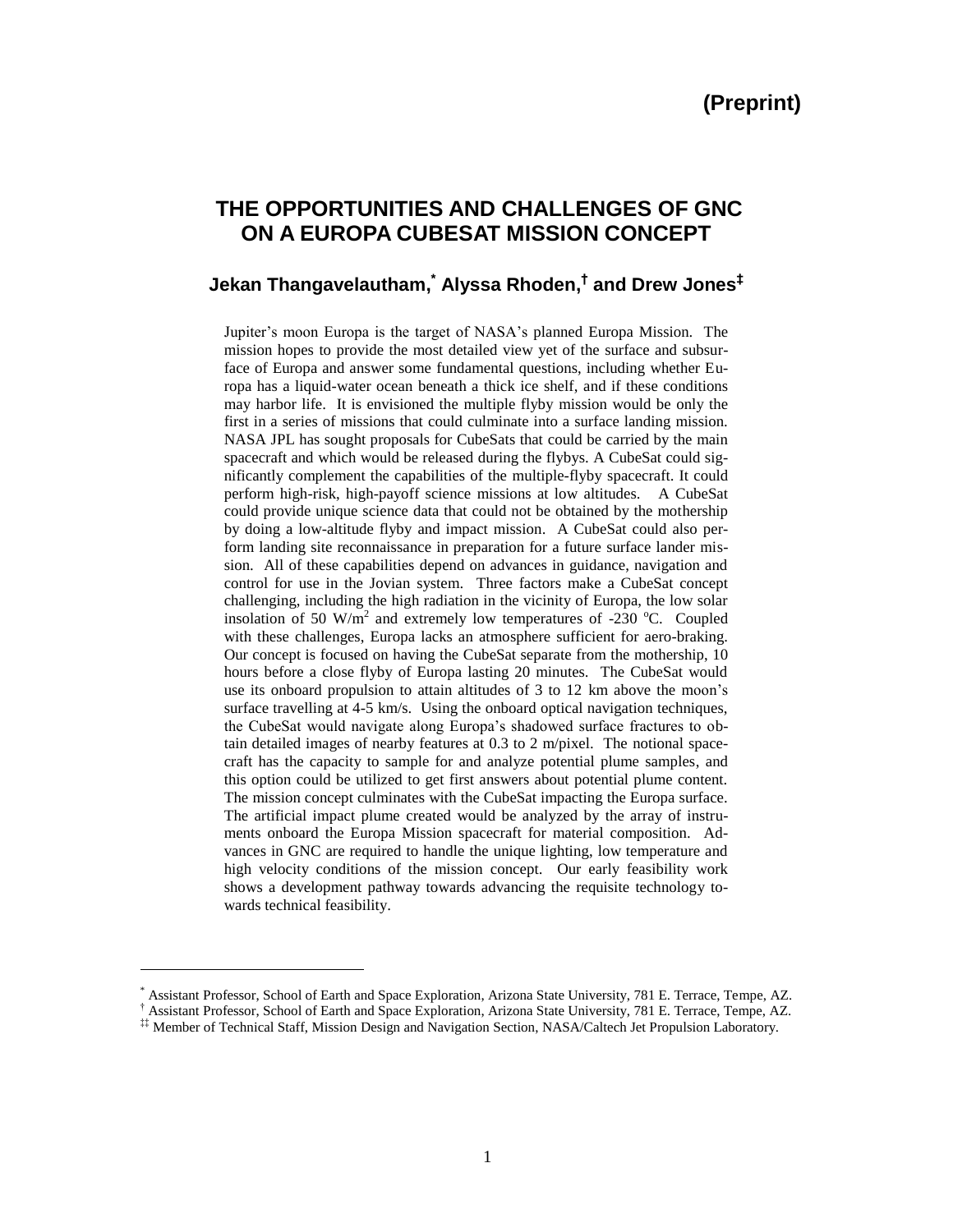#### **INTRODUCTION**

Enigmatic Europa is an icy moon of Jupiter widely theorized to harbor a liquid ocean underneath a thick 15-25 km ice shell<sup>3,7</sup>. The moon is likely to contain more liquid water than all the Earth's oceans combined. The presence of liquid water raises prospects for finding the building blocks of life. However, liquid water has yet to be found. A few Hubble Space Telescope images suggest existence of water plumes, but this requires further detailed investigation<sup>2</sup>.

NASA's Europa Mission would perform 40+ flybys over Europa and obtain the most detailed scientific data yet. The spacecraft would provide an unprecedented view of the icy moon's surface by achieving resolutions of up to 0.5 m/pixel. The multiple-flyby spacecraft would obtain images of fractures on Europa's surface. However, the conditions in the Jupiter system pose major space system engineering challenges. Solar insolation at the Jupiter system is nearly 27-times less than in Earth orbit. The temperature is extremely cold, reaching between  $-150^{\circ}$ C to 230 °C. A third major challenge is the high radiation due to the trapped ionized particles including electrons and protons. The Europa Mission spacecraft has requirement for handling 2 MRad in radiation exposure over a course of 40+ flybys.

All of these challenges push conventional spacecraft engineering technologies to the limits. In 2014, NASA JPL put out an opportunity to propose CubeSats that would hitch a ride aboard the Europa Mission spacecraft and be dropped in the Jupiter system. Our efforts at Arizona State University's Space and Terrestrial Robotic Exploration (SpaceTREx) Laboratory led to the design of a 3U, 5 kg CubeSat called Europa Surface and Plume 3d eXplorer (ESP-3dX). ESP-3dX would be a short, focused science mission<sup>5</sup> (Figure 1). ESP-3dX is designed to help address the key Planetary Science Decadal Survey<sup>1</sup> objective of exploring Europa to assess its habitability. Our proposed imaging investigation is specifically focused on the goals of (a) characterizing the ice shell, (b) understanding the formation of surface features (including sites of recent or current activity), (c) identifying and characterizing candidate sites for future *in situ* exploration; and (d) identifying and characterizing the source regions of potential plumes resulting from endogenic activity<sup>2</sup>. ESP-3dX would complement Europa Mission science and provide significant new insight into the liquid ocean hypothesis $^{3,7}$ .



**Figure 1. Artistic view of the Europa Surface and Plume 3d eXplorer (ESP-3dX) CubeSat concept.**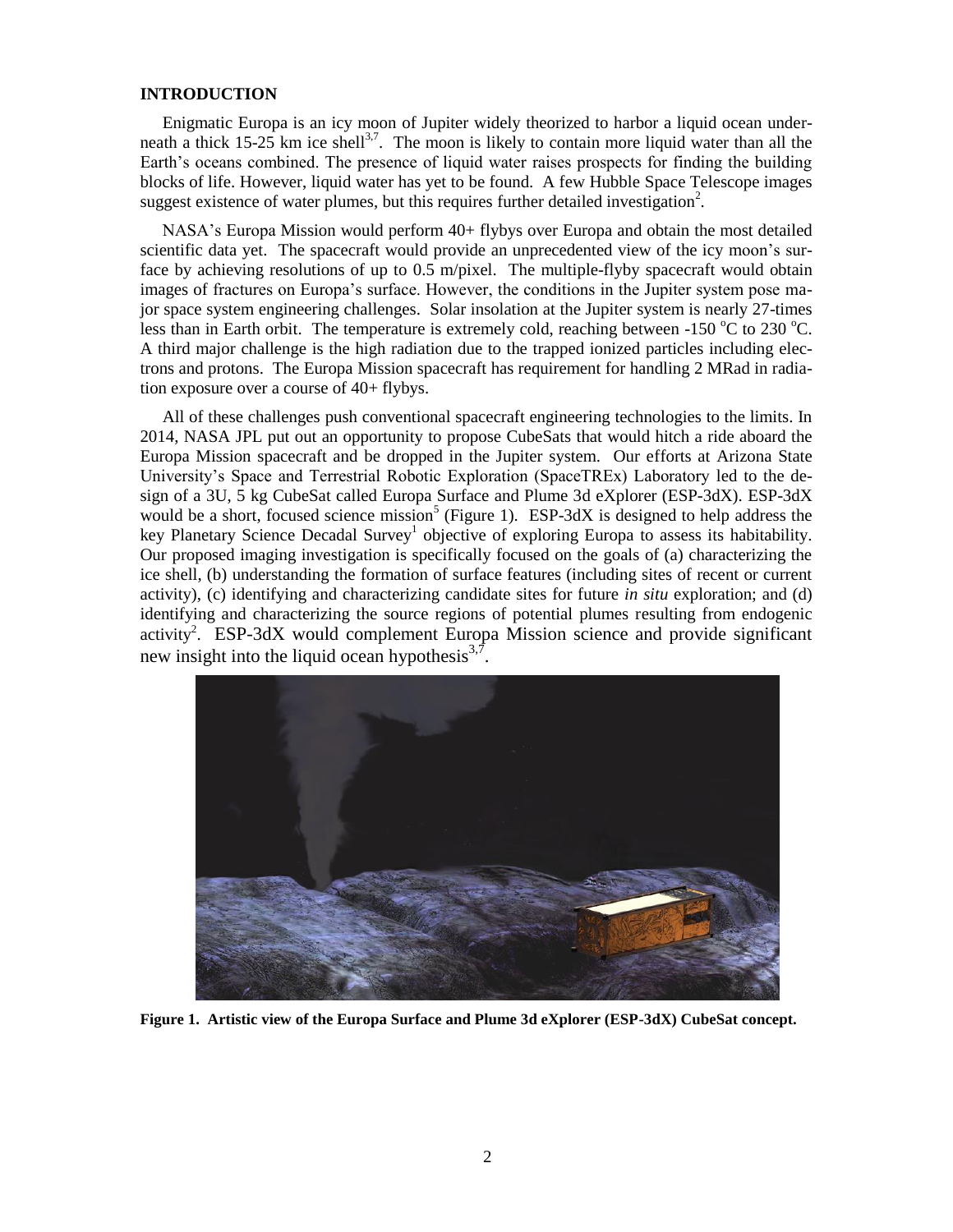ESP-3DX would be separate from the Europa Mission spacecraft on one of its closest passes, skimming 25 km above the moon's surface. The drop-off would occur nine hours earlier, with the CubeSat using its onboard propulsion to achieve an altitude of 3-12 km above Europa's surface. The entire CubeSat mission would last 10 hours and be focused on obtaining the most detailed images of Europa's surface short of landing. The mission would culminate with an impact on the moon's surface that scatters surface ice for analysis by the multiple-flyby spacecraft's suite of sensors. The CubeSat would obtain surface images of up to 0.3 m/pixel and be capable of mapping ridge to regolith scale. These high resolution images would give unprecedented insight into the existence of water plumes, detailed surface topography and candidate landing sites for a future lander mission.

In the follow section, we will present a system overview of the ESP-3dX CubeSat concept, followed by concept of operations, an overview of the Guidance, Navigation and Control challenges, discussion, conclusions and future work.

#### **SYSTEM OVERVIEW**

The proposed ESP-3dX is uniquely designed to handle the Jovian system. ESP-3dX is interplanetary CubeSat<sup>4,6</sup> that would work closely with its mothership to perform high-risk, highreward science exploration. The spacecraft is 3U (34 cm  $\times$  10 cm  $\times$  10 cm) and has a mass of 5 kg. The mission will operate for 10 hours once deployed from the mothership (Figure 2, 3). The computer, attitude, and power boards utilize Aeroflex Leon 3FT. The primary science instruments onboard include a pair of ThermoScientific CID imagers and Aerospace Corporation's radiation dosimeters. The imagers would need to obtain 0.3 to 0.5 m/pixel images with a  $\leq 1$  pixel smear over exposure times of  $< 0.1$  msec under the expected low brightness.





Attitude determination would be performed using a radiation hardened IMU, and CID Imagers for tracking the moon's horizon. In addition, the CID Imagers would be used to track and follow ice fractures. The attitude control system consists of a miniature 3-axis reaction wheel developed by the Aerospace Corporation. The reaction wheels, if required, would be desaturated using the onboard cold-gas propulsion system. The onboard propulsion system would have a to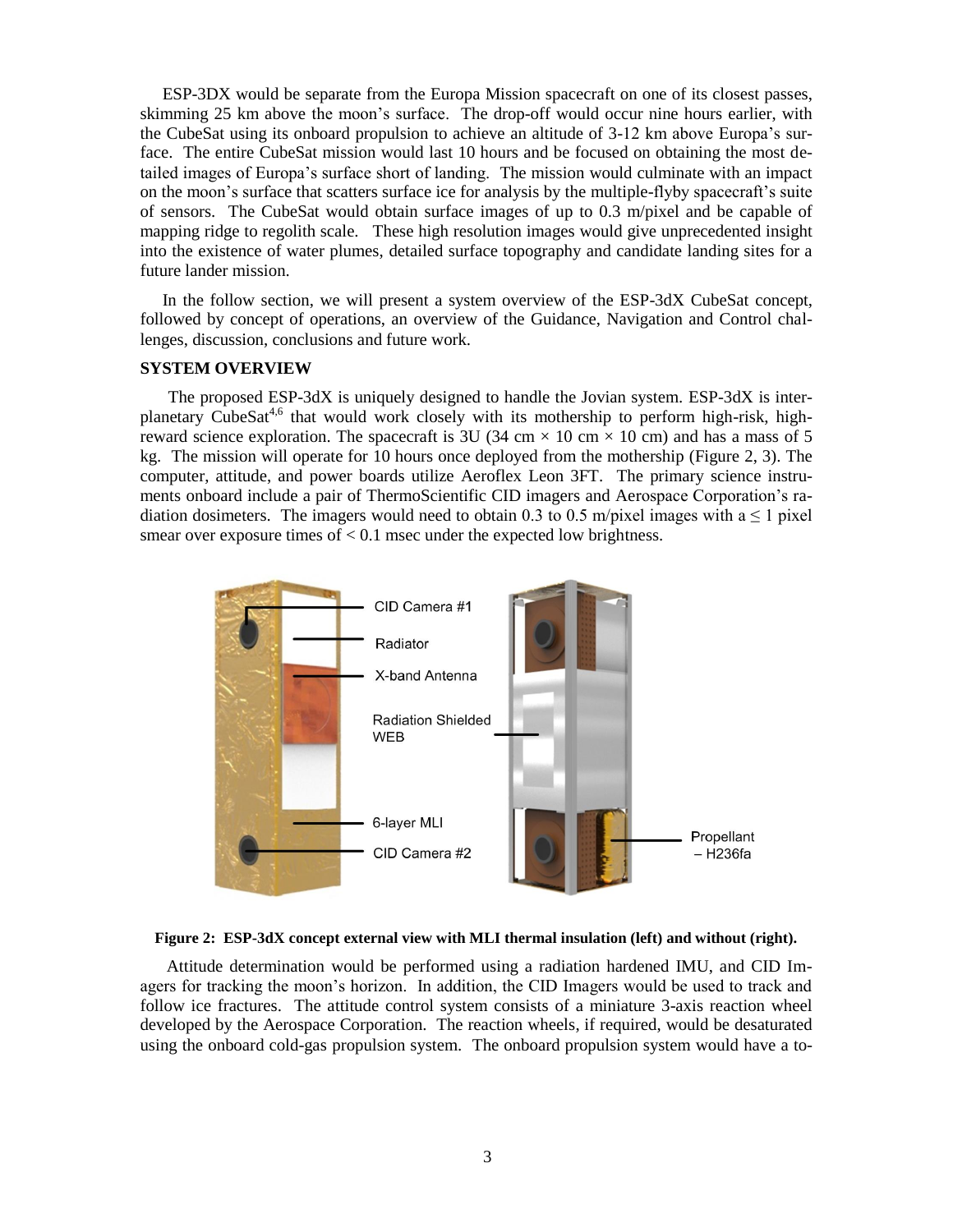tal of delta-v of less than 6 m/s and is a cold-gas system developed by Vacco. The propellant would be a refrigerant such as HFC-236fa. The spacecraft, once deployed, operates autonomously following a preplanned trajectory, combined with visual waypoints/goal markers pre-identified by the mission planning team.

The spacecraft would consume an average of 21 W using its onboard lithium-thionyl chloride primary battery for 10 hours. The spacecraft at a minimum would include a two-way radio link with the mothership. The preference is to include a miniaturized JPL IRIS  $v2$  X-band radio that communicates with the mothership at data rates of 2-8 MBps. JPL's X-band transponder also allows for Doppler tracking. Other options for tracking include LIDAR and optical MSRS. The mothership would remain within a 25-50 km vicinity of the CubeSat during its science mission.



**Figure 3: ESP-3dX concept internal view showing the science instruments, GNC devices, spacecraft electronics and propulsion system.**

Typical CubeSats are designed for Low Earth Orbit (LEO) operations. The proposed ESP-3dX needs to meet a radiation dose of 2 MRad required of all components on the Europa flyby mission<sup>3</sup>. In addition, the system needs to withstand ambient temperatures of -223 °C to -203 °C. A third factor is the low solar insolation of 50  $W/m<sup>2</sup>$ . The CubeSat minimizes its power demands on Europa multiple-flyby spacecraft during transit; preliminary estimates suggest needing ~7 W continuous.

Typical CubeSats power systems are designed for LEO with photovoltaic power supplies and electronics operating within -40  $\degree$ C to +60  $\degree$ C and < 10 kRad TID values that are woefully inadequate for the Jovian environment. ESP-3dX exploits proven strategies from nearly 40 years of deep space spacecraft design to address these challenges. Our studies suggest that photovoltaics are not feasible due to their low power in the Jovian environment; RTGs, while providing high energy density, cannot meet a CubeSat design footprint. Instead, ESP-3dX would use Saft Li- $SoCl<sub>2</sub>$  primary batteries with their 500 Wh/kg density and heritage on the Mars Pathfinder mission. A 0.5 kg LiSoCl<sub>2</sub> battery held at  $0^{\circ}$  to 40<sup>o</sup>C could provide nearly 25 W for a 10 hour mission.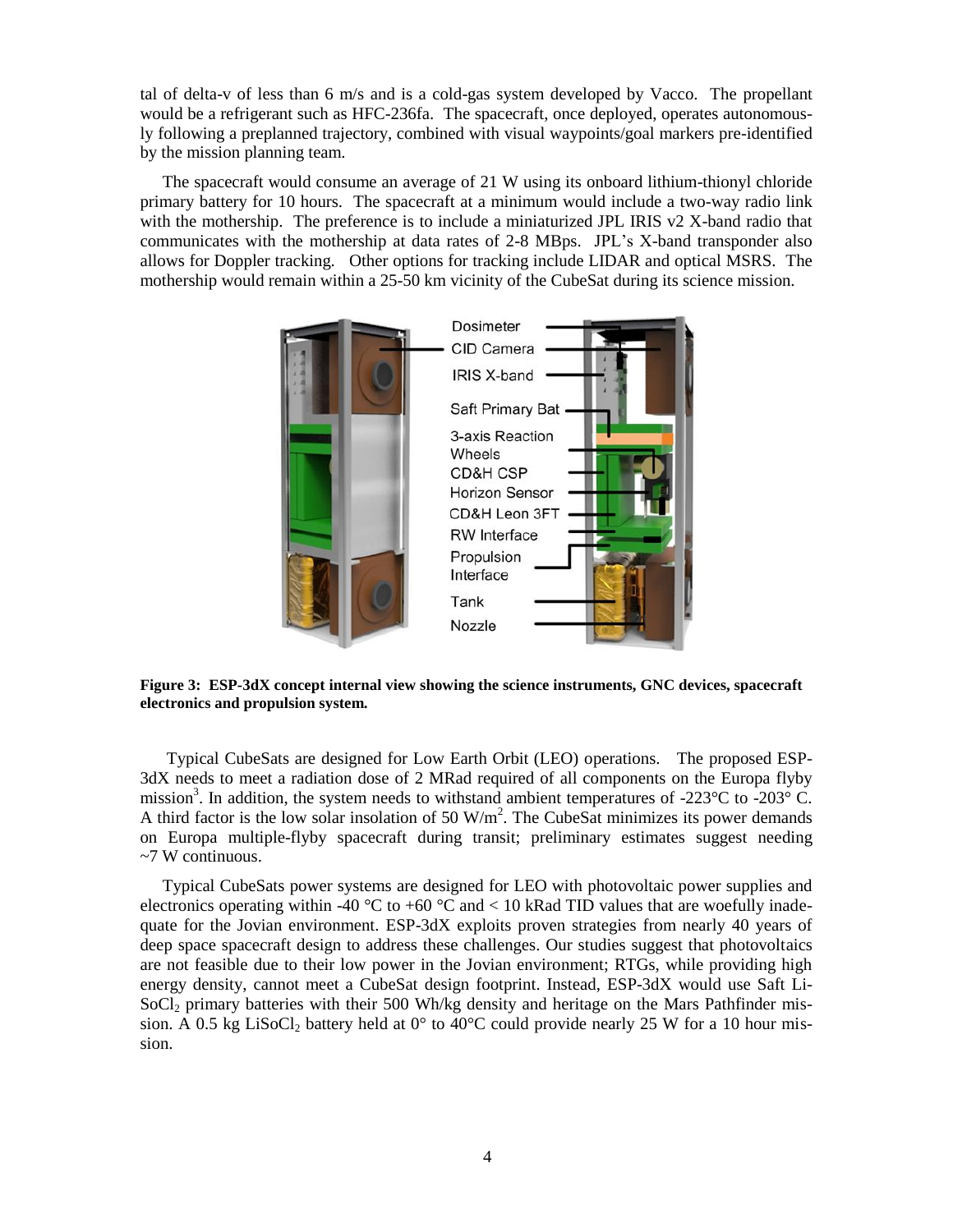Our preliminary studies suggest the feasibility of Al 7075-T73 box for radiation shielding, provided the CubeSat is stored in the mothership's radiation-shield vault. Our preliminary SINDA-based thermal analysis suggests that a warm electronics box using MLI blanket on five faces and one face Silver Oxide radiator would require a heat load of 10-12 W to achieve desired operating temperatures of  $0^{\circ}$  to 40 °C. Ten watts would come from the operating components, including the computer, power, attitude controller and camera controller boards.

The presented CubeSat design is based on currently available electronics and systems, but requires aggressive miniaturization of electronics, sensors and actuators to meet the high radiation conditions of Europa. The electronics need to be miniaturized by about 50 % to meet the needs of the CubeSat.

## **CONCEPT OF OPERATIONS**

We envision that ESP-3DX would separate from the main Europa spacecraft during one close flyby (~25 km) with a 3.4-3.8 km/s velocity (Figure 4). The CubeSat would be deployed 10 hours earlier using a PPOD at 0.005 m/s, before turning on its cold-gas thrusters to impart a 1.5-5 m/s velocity normal to Europa's surface. The CubeSat then uses its propulsion system retrograde, followed by cruise above Europa. Depending on the needs of the overall mission, the spacecraft could cruise at an altitude of 3-12 km. Galileo mission data shows that the highest peaks do not exceed 1 km. ESP-3dX would follow a fracture and take stereo images of its topography. Navigation would be performed by following a fracture using a combination of visual navigation and pre-set trajectory. The CubeSat's onboard X-band radio and/or the other tracking options, namely optical or LIDAR tracking system would provide real-time position relative to the mothership. However, it should be noted that inter-spacecraft ranging is a new concept and may pose some implementation challenges.



**Figure 4:** ESP-3dX **Concept of Operations.**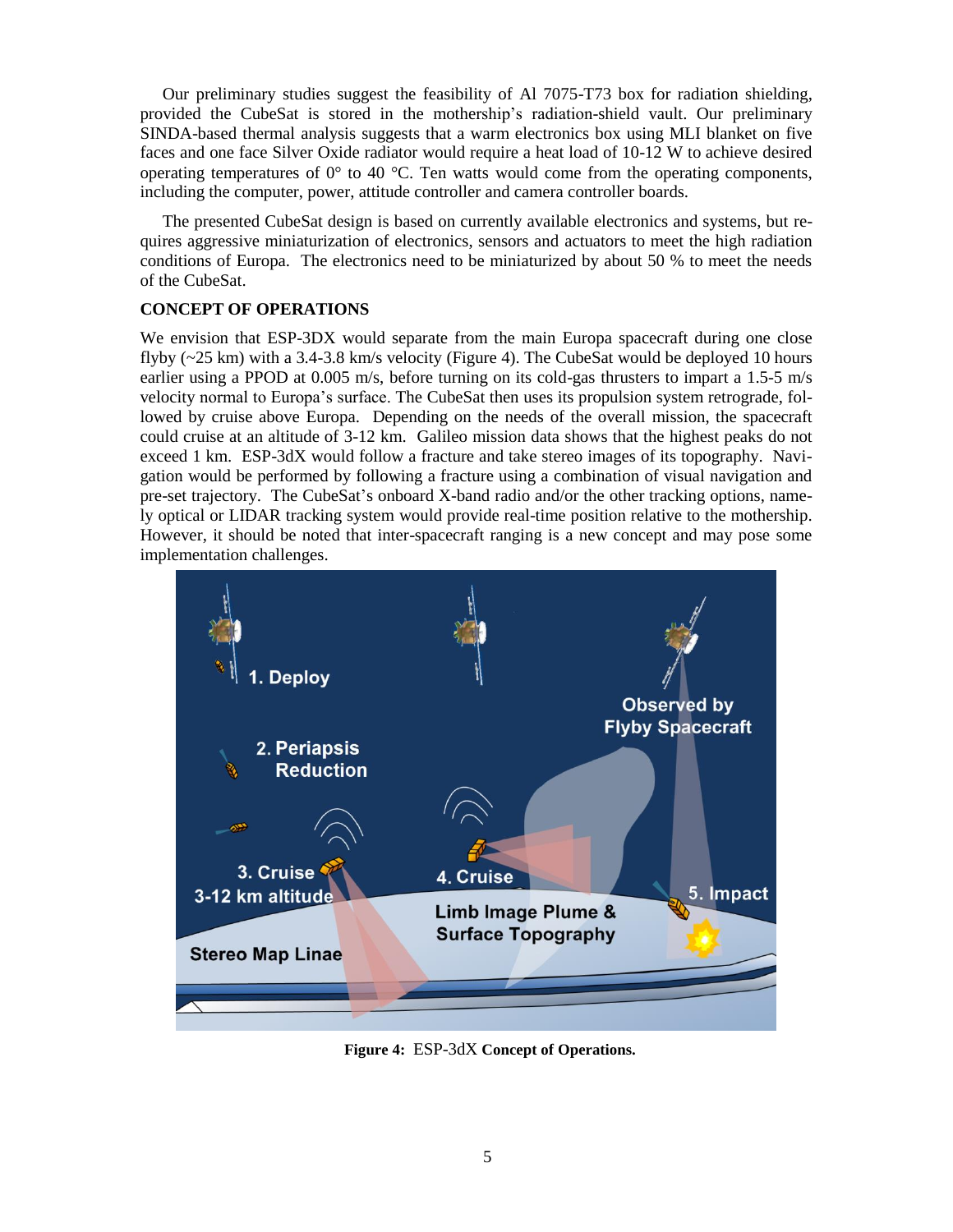As noted earlier, the thrusters would place ESP-3dX into a steady flyby cruise altitude of 3-12 km to take close-up stereo images of key geologic features and to begin the science operations cruise. This science operations cruise lasts for 15 minutes, sufficient for transmitting 30+ stereo images. A cruise heading would be achieved using space qualified micro-reaction wheels and (possibly) custom star tracking sensor. Orbital imagery obtained during previous Europa flybys can be used to decide when to deploy.

Cruising along the ice fractures increases the probability of encountering a water plume, as the fractures are hypothesized to have been caused by Jupiter's tidal forces. The CubeSat would, if possible, obtain limb images of plumes along the moon's surface. The mission culminates with a 3.4-3.8 km/s surface impact, in view of the mothership's instruments enabling the mothership to obtain additional high-resolution images and new insights into Europa's geology and possibly surface composition.

The option to impact with the moon's surface depends on NASA planetary protection guidelines. Our current baseline design for the CubeSat fully meets planetary protection guidelines to remove any potential Earth-based contamination. However if the CubeSat is unable to meet the planetary protection guidelines, then the CubeSat would avoid impact and instead tumble in the Jovian system.

## **DISCUSSION**

In this paper, we present a CubeSat mission concept to address important Decadal Survey science questions related to habitability<sup>1</sup>. This includes shedding light on the formation of linaes that are so prominent on Europa's surface. The CubeSat concept would likely shed new insight into the liquid ocean hypothesis and complement the instruments aboard the Europa Mission.

A CubeSat is one of the best tools available for attempting to answer difficult science questions in planetary science and astrobiology<sup>5</sup>. In the case of Europa, we have yet to observe the potential plumes in detail. Current data is from the Hubble Space Telescope and there remains deep skepticism about those observations<sup>2</sup>. Such high uncertainty makes the search for water plumes a high-risk science question that may not produce a "positive" outcome. Therefore, it could be more cost-effective to utilize a CubeSat that costs millions of dollars to seek answers to these questions as compared to larger, more complex probe that could cost hundreds of millions or more.

The proposed Europa CubeSat could serve as an important stepping stone towards a future landing mission. The CubeSat is relatively low-cost, and can be utilized to perform high-risk, high-reward science and detailed observation. Such spacecraft could play a critical role in identifying a suitable landing site, particularly the ability to distinguish between benign ice lakes, penitents and glaciers. There are indeed important challenges in building such CubeSats, but they are considerably less than construction of a Europa lander. Furthermore, several CubeSats may be deployed along different regions of Europa, thus providing detailed readings at multiple locations.

The proposed Europa CubeSat, if successful, would have a high science return, providing never-before seen, high-resolution images of Europa's surface, and complementary imagery and science readings from the mothership. The spacecraft would need to operate autonomously and utilize advancements and miniaturization in guidance, navigation and control to navigate towards targets of interest on Europa.